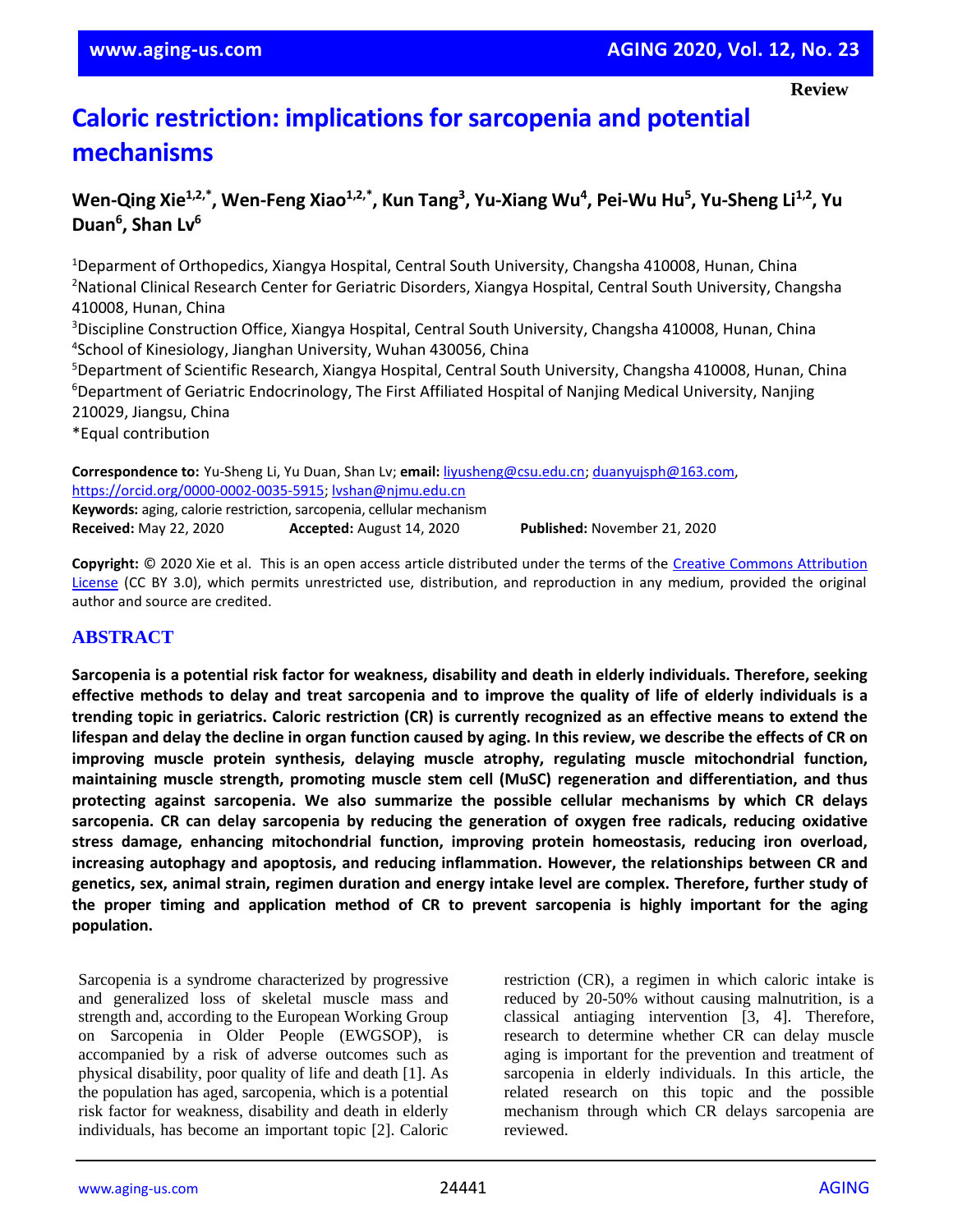#### **SUMMARY OF THE CURRENT SARCOPENIA SITUATION**

Epidemiological investigations have indicated that the muscle mass of the human body decreases by approximately 1.5% yearly after the age of 50 and by 2.5-3.0% yearly after the age of 60 [5, 6]. The incidence rate of sarcopenia among individuals over 80 years old is as high as 50% [7]. Studies have shown that a 10% decrease in muscle mass leads to a decrease in immune function and an increase in the risk of infection. A 20% reduction in muscle mass results in muscle weakness, a decreased ability to participate in activities of daily living, and an increased risk of falling. A 30% reduction in muscle mass results in disability, loss of independent living ability, and failure of wound and pressure ulcer healing. A 40% reduction in muscle mass results in a markedly increased risk of death from pneumonia, respiratory dysfunction, etc. [8]. In addition, muscle is a protein repository and the primary tissue site of glycolipid metabolism. Muscle is responsible for the consumption of nearly 80% of the body's glucose content, and its resting metabolic rate accounts for 30% of the entire body's resting metabolic rate [9].

The main manifestations of sarcopenia in elderly individuals are a decreased cross-sectional area of muscle fibers and reduced muscle strength and function [10]. Clinical studies have shown that the reduction in muscle mass is much greater in the lower limbs than in the upper limbs [8]. Gait speed or the short physical performance battery (SPPB) are commonly used to assess muscle function [11]. Muscle strength tends to decrease with age, as manifested by reduced grip strength and knee joint extension, weakened hip joint bending activity, decreased pace, and increased time to maximal muscle contraction compared with those of young individuals [12]. Additionally, the number and the proliferation and differentiation abilities of muscle stem cells (MuSCs), which play an important role in muscle cell regeneration, are reduced. The number of MuSCs in aged mice is 50% lower than that in young mice [13].

Currently, the treatment methods for sarcopenia remain limited to improving nutrition and enhancing exercise. Seeking effective methods to delay and treat sarcopenia, thus improving the quality and prolonging the life of elderly individuals, has become a trending research topic in modern geriatric medicine.

#### **EFFECT OF CALORIC RESTRICTION ON SARCOPENIA**

CR has recently been found to not only extend the lifespan but also reduce or delay the occurrence of aging-related diseases [14]. Organisms in CR experimental groups have shown less pathological damage, lower disease risk during aging, longer lifespans and better maintenance of metabolic health than those in the corresponding control groups. For example, in yeast, reducing the glucose content in the culture medium from 2% to 0.5% significantly extended both the chronological and replicative lifespans [15]. The above conclusions have been confirmed in early studies of relatively simple model organisms (including yeast, nematodes, fruit flies, etc.), and subsequent studies have shown that dietary restriction is also effective in mammals such as mice and primates [3, 16– 18]. More interestingly, research on nematodes published in Cell in 2014 revealed that this benefit could not only be realized in the present generation but also be passed on to future generations [19]. In addition, the risk of sarcopenia, type 2 diabetes, cancer and cardiovascular diseases was significantly decreased in rhesus monkeys in the CR group compared with those in the control group [20]. Can CR improve sarcopenia in elderly individuals? This review elaborates on this issue based on the aspects shown in Figure 1.

#### **Caloric restriction maintains muscle mass and muscle homeostasis**

Muscle fibers can be divided into three types according to their metabolic energy conversion rate: fatigueresistant slow-twitch type I muscle fibers, fast-twitch type IIa fibers and type IIb, or "intermediate" fibers [21]. Muscle protein synthesis decreases and the muscle protein degradation rate increases with age. Studies have shown that with aging, the levels of hormones related to anabolism (e.g., testosterone, growth hormone, and insulin-like growth factor 1 (IGF-1)) decrease and the activities of enzymes related to protein decomposition (e.g., ubiquitin proteases, cathepsin and calcium activators) increase [22]. CR has a protective effect on muscular atrophy in rodents and primate mammals, and the number of satellite cells and the content of collagen VI were found to increase after short-term 35% CR or 50% CR in 17-month-old rats [23]. Treatment with resveratrol, which mimics CR, was confirmed to prevent muscle loss and decreases in the size of myofibers, improve grip strength and abolish excessive fat accumulation in aged rats. *In vitro*, resveratrol inhibited the palmitate acid-mediated reductions in the myosin heavy chain content and myotube diameter [24]. Timerestricted eating (TRE), a regimen in which all daily calories are consumed within a truncated period of time, is another regimen of CR. A recent report indicated equivalent lean mass accretion and increases in skeletal muscle thickness in the group subjected to daily TRE, in which all calories were consumed within an average of  $\sim$ 7.5 h/day and a control group, in which calories were consumed within an average of ~13 h/day [25].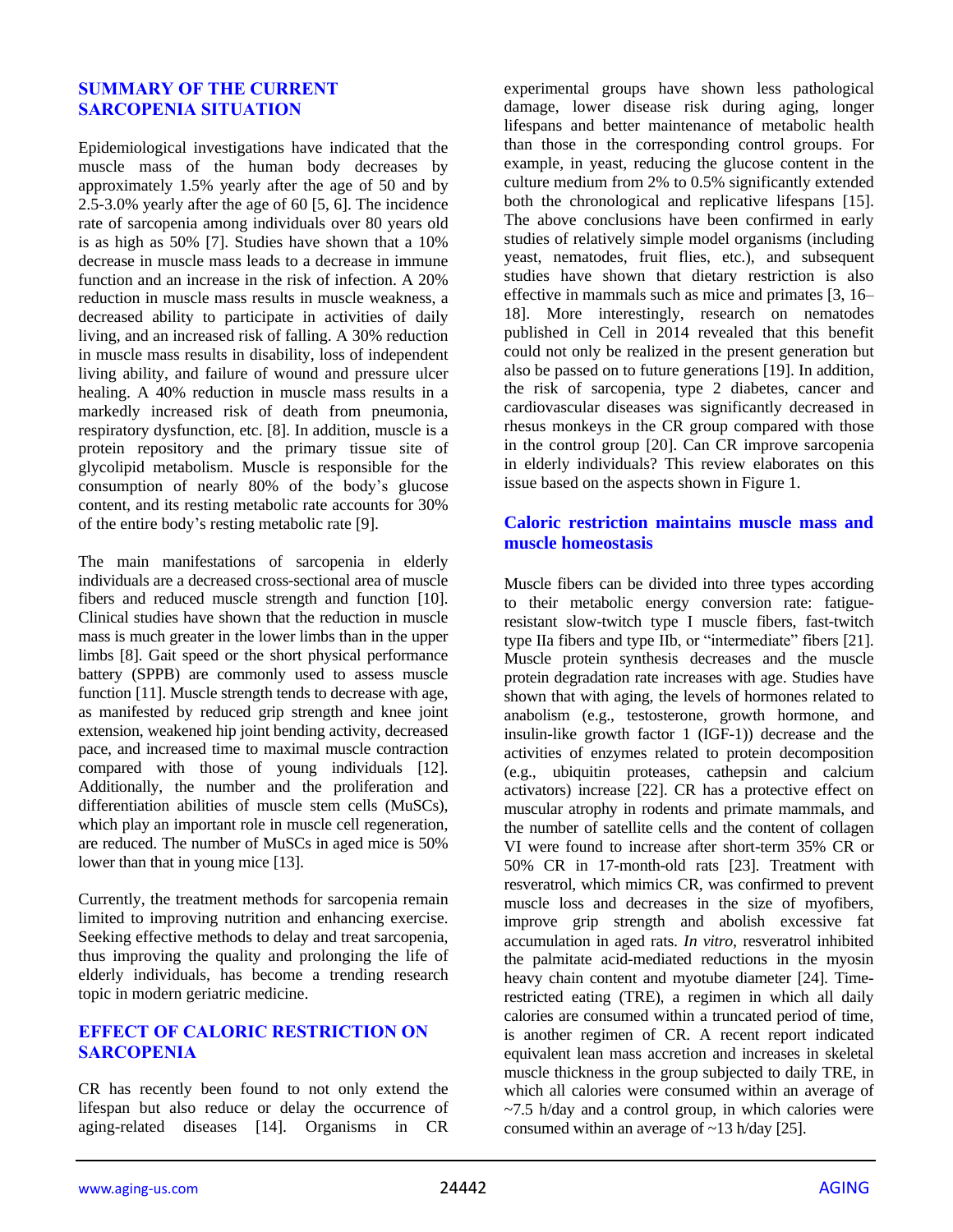Analysis of lateral thigh muscle slices showed that rats subjected to 50% CR retained a number and composition of fibers similar to that of rats in the control group and rats subjected to 35% CR by a mechanism possibly related to a reduction in inflammation [26]. Yang et al. found through further research that muscle protein quality may be improved by long-term CR through enhancement of autophagy and a reduction in inflammation to maintain muscle homeostasis [4]. The most recent research in rhesus monkeys showed that CR induced profound changes in muscle composition and the cellular metabolic environment. At the tissue level, CR maintained the contractile content and attenuated agerelated metabolic shifts among individual fiber types, accompanied by increased mitochondrial activity, altered redox metabolism, and reduced lipid droplet size [27].

#### **Caloric restriction improves muscle function**

The muscle is an important motor organ that can guide the lever-like movements of the skeleton and enable the body to perform activities by shortening, elongating and contracting muscle fibers. Muscle function depends not only on the structure of the muscle tissue itself but also on ATP consumption to supply energy [28]. Mitochondria are the main sites of oxidative phosphorylation and ATP generation. Via intake of energy substrates (such as proteins, carbohydrates, and lipids), mitochondrial oxidative phosphorylation and ATP generation can be a source for the energy production, maintenance and metabolism required for athletic activities. Previous studies have indicated that skeletal

muscle contraction accounts for most of the body's total energy consumption [29]. Compared with 4-month-old mice, 30-month-old mice showed differences in the transcription and translation of up to 35 proteins, especially those related to redox homeostasis and iron loading [30]. Proteins participate in redox homeostasis; thus, mitochondria in aging muscle cells produce more free radicals than young muscle cells via cellular respiration. Recently, a study on cell metabolism showed that CR can extend the lifespan by regulating mitochondrial networks and promoting peroxisome production [31]. Elderly mice either lack cytochrome C oxidase (COX) activity or exhibit increased succinate dehydrogenase (SDH++) activity. However, the COX content was decreased and the activity of SDH++ was significantly decreased in the muscle of mice in the 50% CR group compared with the muscle of mice in the 35% CR and control groups [26]. Moreover, Almundarij et al. found that after caloric intake was reduced by 50% in rats, the work efficiency of muscle increased comparably, i.e., by 50%. Less energy was consumed to complete the same amount of work [32]. This effect may be due to the reduction in sympathetic nerve excitation and the conversion of endocrine hormones, thus increasing the energy supply available for muscle exercise and reducing the energy supply produced by heat. Limiting caloric intake can also significantly improve mitochondrial structure and function, increase the number of mitochondria and promote mitochondrial fusion, thus augmenting ATP synthesis and maintaining the body's energy supply under starvation conditions.



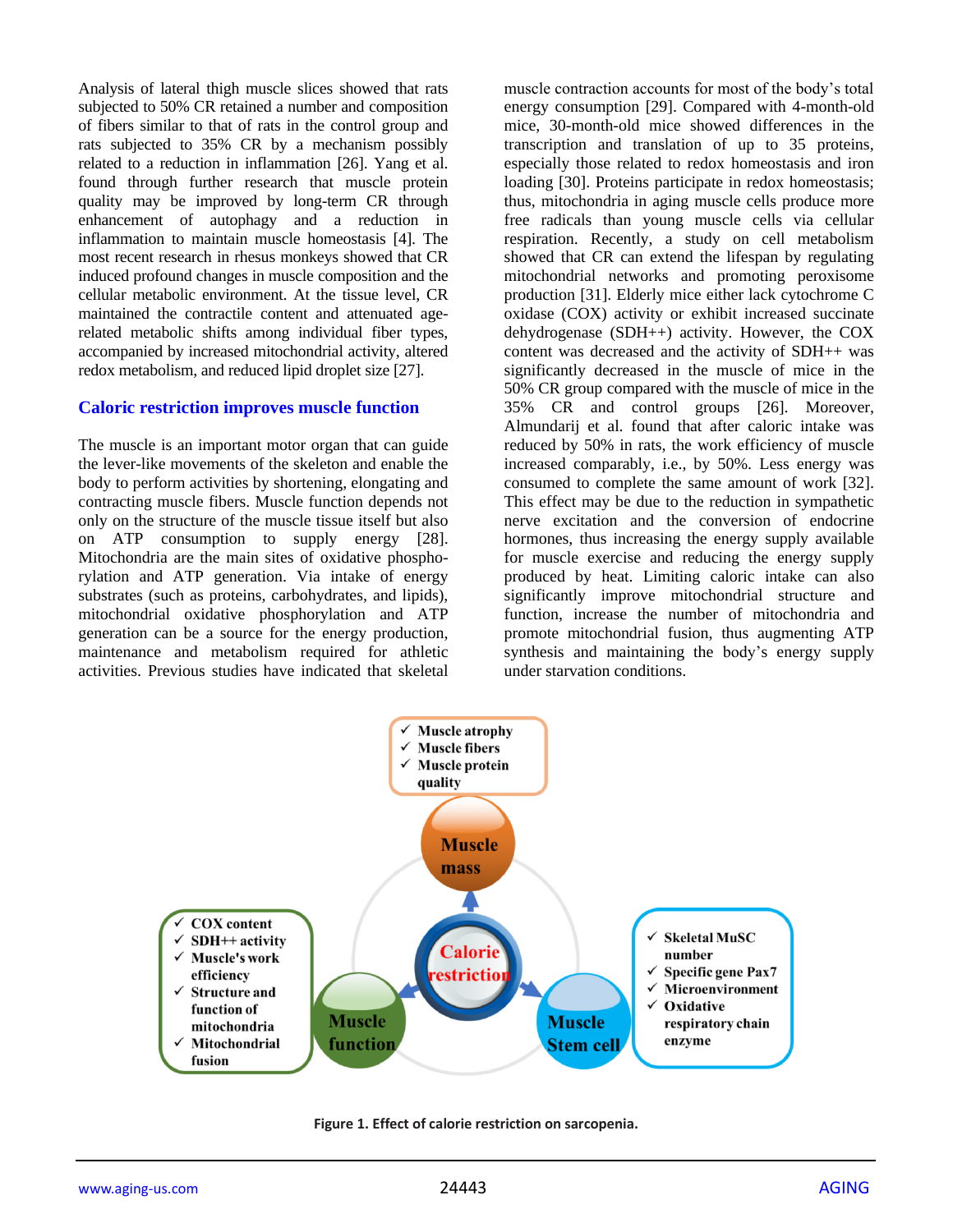#### **Caloric restriction improves the regeneration ability and microenvironment of muscle stem cells**

MuSCs are one type of adult stem cell and are the most important participants in muscle regeneration [33]. In the neonatal period, MuSCs are highly activated and proliferate rapidly to support the rapid growth of the body. The number of MuSCs is the highest during this stage, accounting for approximately 30% of the total number of muscle nuclei. In adulthood, the number of MuSCs decreases, and the MuSCs present are usually in a resting state [34]. When muscle is damaged, the MuSCs in the resting state are activated, enter the proliferation stage and further differentiate and fuse to form myotubes, which exhibit an orderly arrangement and fuse to generate muscle fibers, thus forming muscles [35]. The number and the proliferation and differentiation abilities of MuSCs gradually decrease with increasing age.

A recent study found that CR can improve the function of adult stem cells, including the regeneration ability of skeletal MuSCs. To study whether CR can affect the rhythmic activity of stem cells during aging, researchers conducted a 25-week comparative observation of aged mice (60 weeks) that consumed a control diet or a diet with 30% fewer calories than the control diet. In this study [36], except for the reduction in body weight, the aging characteristics related to epidermal and muscle tissue in mice were significantly ameliorated in the CR group compared with the control group; for example, the capsule cuticle thickness was decreased, the fur thickness was increased, and the number of skeletal MuSCs increased. Even more surprisingly, genes involved in inflammation or mitochondrial DNA (mtDNA) repair were not regularly transcribed in the aging skeletal MuSCs of mice in the CR group, while genes related to cell self-balance were regularly transcribed. In other words, CR restores the aging stem cells of mice to a state similar to that observed in young stem cells, thus delaying aging.

Additional studies have indicated that not stem cells themselves but the stem cell microenvironment is the key factor mediating stem cell activation, proliferation and differentiation [37]. After short-term CR, the Notch signaling pathway can be activated in cells in the microenvironment, leading to increased expression of the stem cell-specific gene Pax7 in skeletal muscle and concurrent increases in mitochondrial number, oxidative respiratory chain enzyme expression and aerobic utilization rate in stem cells [38]. However, recent studies have reached different conclusions. Although CR increases the activity of stem cells, it leads to a delayed regeneration response to injury [13].

#### **Possible mechanism by which caloric restriction delays sarcopenia**

CR delays sarcopenia via a complex mechanism. Current research generally focuses on the regulation of oxidative stress, mitochondrial function, inflammation, apoptosis and autophagy, as shown in Figure 2 [39–43].



**Figure 2. Possible mechanism of calorie restriction delaying sarcopenia.**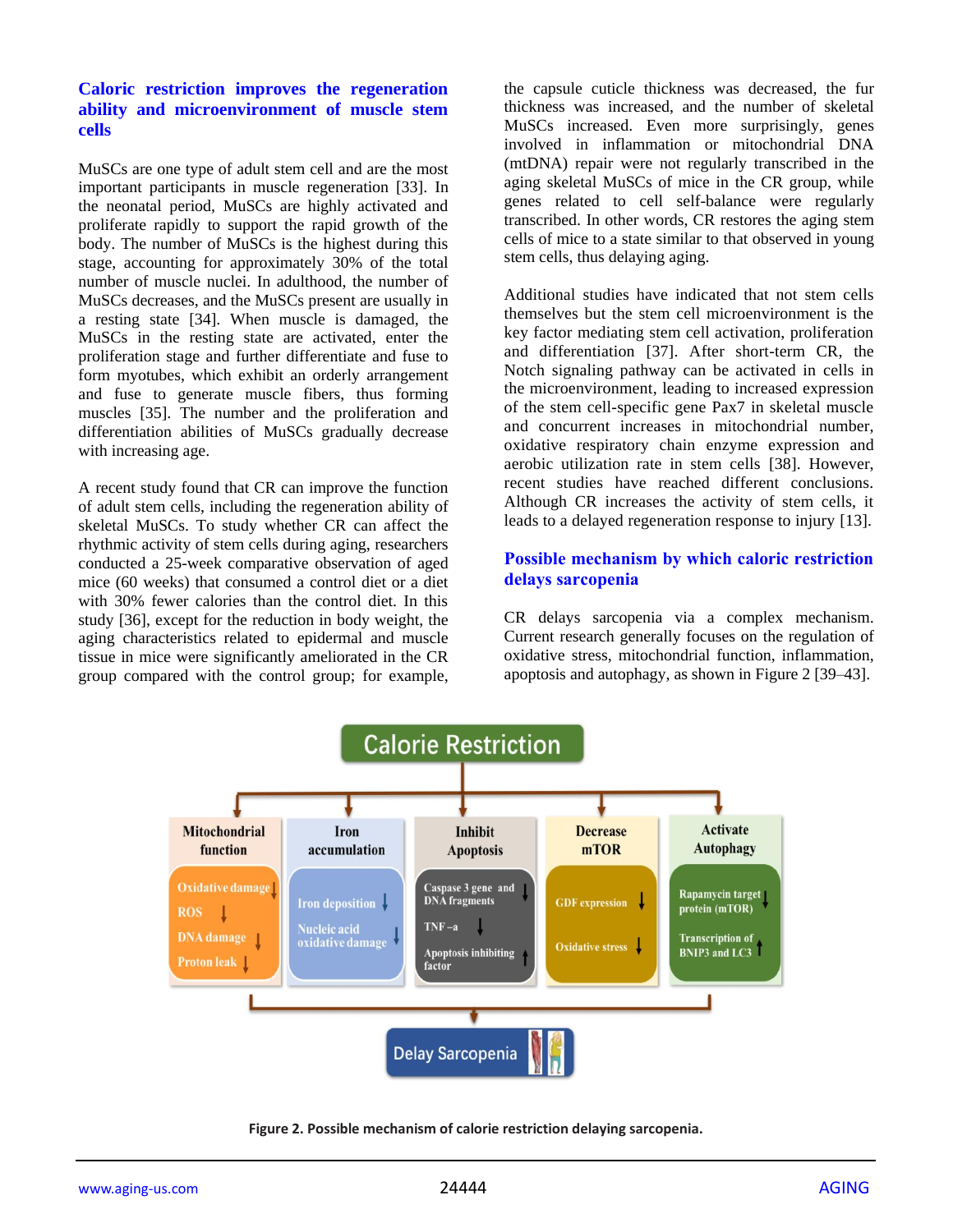#### **Caloric restriction alleviates the decline in mitochondrial function in skeletal muscle and decreases oxidative stress**

Mitochondrial dysfunction is an important factor leading to age-related muscular atrophy [44]. Considering the dependence of skeletal muscle on ATP, loss of mitochondrial function, which can lead to a decrease in strength and endurance, is especially obvious in skeletal muscle. Previous experimental evidence showed that the oxidative phosphorylation ability of muscle mitochondria decreases with age. Notably, point mutations in mtDNA in aging muscles accumulate continuously, resulting in electron transfer chain abnormalities and fiber atrophy [45]. MtDNA is particularly vulnerable to oxidative damage because it is localized near the electron transport chain (ETC) and lacks protective tissue proteins. In addition, with aging, the efficiency of the primary mechanism for removing small mtDNA bases (base excision repair, BER) *in vivo* decreases variably. Moreover, the content of mitochondrial reactive oxygen species (ROS) increases with muscle aging, which may be the main cause of mtDNA mutations [46]. Studies on different species have found that the mtDNA damage associated with sarcopenia occurs mainly in genes encoding components related to mitochondrial respiratory complexes I and IV, mitochondrial ETC and other processes [47]. Aging-related mtDNA deletion mutations in fibers usually manifest as morphological distortions, including segmental atrophy, fiber division and breakage. Importantly, CR can reduce and prevent mtDNA deletion mutations and increase the ETC protein content [48].

CR can preserve the integrity and function of mitochondrial structure via reducing oxidative damage. Previous studies have shown that CR reduces proton leakage and ROS generation in mitochondria in skeletal muscle while enhancing the expression of ROS scavenging-related genes. In addition, CR may alter the fatty acid composition of the mitochondrial membrane, reduce lipid oxidation and reduce proton leakage [46]. Lass et al. found that CR can also reverse the generation of superoxide anion radicals, lipid peroxidation and mitochondrial protein damage related to age in skeletal muscle [49]. Moreover, Drew et al. reported that CR can reduce oxidative damage to mtDNA in the gastrocnemius muscle [50]. Interestingly, in a recent population study, CR of 25% for 6 months not only increased the synthesis of skeletal muscle mitochondria but also reduced DNA damage in middle-aged, overweight healthy individuals [51]. The increase in the mitochondrial number can be explained as a positive adaptation promoted by CR, because a larger number of mitochondria reduces the workload per mitochondria, thus limiting oxidative radical generation.

#### **Caloric restriction inhibits iron accumulation in skeletal muscle**

Iron is an essential metal in the body and plays an important role in cellular biological activities, including oxygen and electron transport, drug metabolism, steroid and DNA biosynthesis, and other activities. Seventy percent of the iron in the body is stored in hemoglobin, and most remaining iron is stored in iron-containing proteins in the liver and in myoglobin in muscle cells [52]. Accumulating evidence shows that age-related iron overload underlies the pathogenesis of degenerative diseases, including Alzheimer's disease, Parkinson's disease, and sarcopenia, [53, 54].

Iron is an active metal with a high redox potential that can convert oxidant intermediates such as hydrogen peroxide to harmful oxygen free radicals. In addition, iron has been shown to catalyze the nitration of tyrosine residues, resulting in protein damage [55]. Excess iron can promote oxidative damage-mediated muscle deterioration, leading to muscle atrophy. Hofer et al confirmed the existence of iron overload in atrophic muscle [56]. In addition, studies have shown that the iron content increases with age in skeletal muscle mitochondria; moreover, addition of the iron chelator desferrioxamine was shown to delay oxidative damage and muscle atrophy in rats [54]. Notably, iron is more likely to accumulate under the sarcolemma than in muscle and commonly causes mtRNA oxidation, which increases the sensitivity of mitochondrial permeability transition pore (mPTP) opening, a process associated with apoptosis [57].

CR has been shown to reduce iron accumulation and oxidative damage in the kidneys of aged rats [58]. Recently, age-related iron accumulation in the gastrocnemius muscle was reported, and CR was found to ameliorate iron accumulation and oxidative damage to nucleic acids in mice [59]. Interestingly, inhibition of iron deposition by CR was positively correlated with forelimb grip strength, suggesting that iron accumulation in the muscles of elderly individuals may lead to loss of function. Therefore, the decrease in iron overload by CR may be an important direction for sarcopenia intervention.

#### **Caloric restriction inhibits skeletal muscle apoptosis**

Accumulating evidence suggests that apoptosis may constitute a fundamental mechanism driving the onset and progression of sarcopenia [60]. Apoptosis is a process that ultimately leads to DNA fragmentation through specific signaling pathways, including nuclear DNA rotation, nuclear condensation, proteolysis, submembrane and cell division, apoptotic body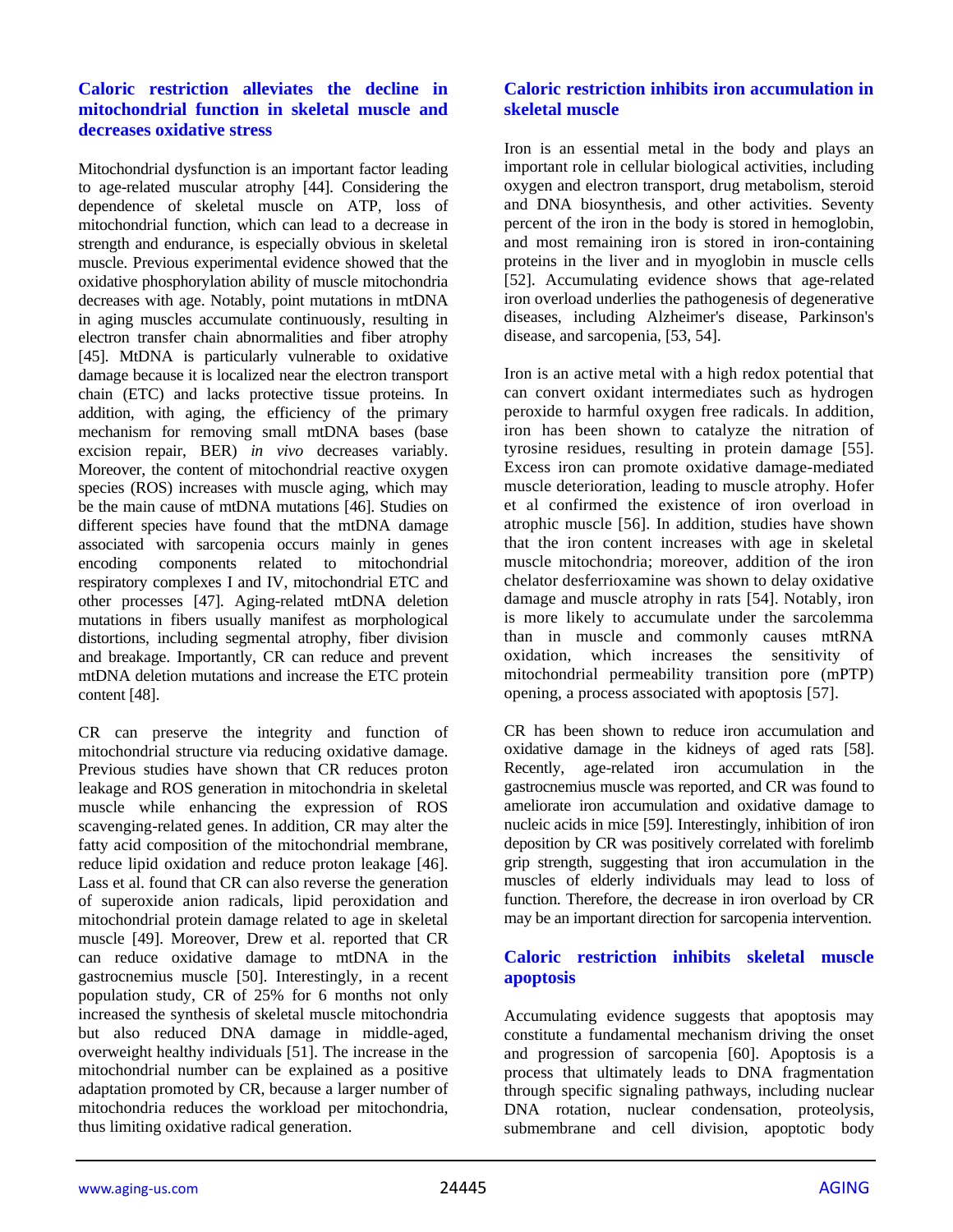formation, and phagocytosis by macrophages. There are two main pathways of apoptosis: activation of the apoptotic enzyme caspase through extracellular signaling and activation of caspases through the release of mitochondrial apoptosis activators [61]. These activated caspases can degrade important proteins in cells and induce apoptosis [62].

The gene expression and cleavage of pre-caspase-3 in the gastrocnemius muscle were significantly reduced in CR mice compared with control mice [63]. In addition, CR increased the content of apoptosis inhibitors in the cytoplasm. Recently, CR was also found to inhibit death receptor-induced myocyte apoptosis initiated by TNF-a in aged rats [64]. Further studies confirmed that the inhibitory effect of CR was achieved by blocking caspase-8 expression downstream of TNF-a [65].

#### **Caloric restriction suppresses mammalian target of rapamycin (mtor) signaling**

Experimental data strongly suggest that mTOR activity increases during aging, beginning in middle age and resulting in progressively altered mitochondria, in turn leading to mitochondrial oxidative stress and thus the induction of catabolic processes, including protein degradation, apoptosis, and necrosis [66]. This elevated catabolic activity results in muscle fiber loss, atrophy, and damage [67]. Therefore, mTOR inhibition may delay the progression of sarcopenia by modulating multiple age-associated pathways.

A decade ago, rapamycin, a mTORC1 inhibitor, was reported to extend the lifespan of mice [68]. Rapamycin's effect on aging skeletal muscle, however, was not explored until recently. Inhibition of mTOR with rapamycin prevents age-related muscle loss [69]. For example, rapamycin blocks GDF expression in elderly mice and prevents age-related muscle fiber loss [70]. At the cellular level, rapamycin decreases the number of myocytes with abnormal desmin accumulation and decreases the amount of desmin in muscle tissue. Recent evidence has shown that CR downregulates mTORC1 signaling in skeletal muscle independent of dietary protein intake [71]. Moreover, a paper published in 2019 indicated that the effects of CR on mTOR signaling in skeletal muscles are agedependent [72]. CR altered mTOR signaling in the soleus muscles in middle-aged rats but not in young and adult rats.

#### **Caloric restriction activates autophagy**

Autophagy is essential for overall cellular health because in some residual tissues, the lack of an autophagic response gradually results in the accumulation of damage within the cells, eventually leading to cell death and loss of tissue function. Thus, in both worm and fly studies, the proper initiation and execution of autophagy has been found to be associated with increased longevity [73].

The effect of autophagy on lifespan and cellular homeostasis is widely supported. Studies on the skeletal muscle cell line C2C12 showed that nutrient restriction leads to autophagy, which may be driven by at least two signaling pathways: Class III phosphoinositide 3 kinase-Beclin1 complex formation and reduced mTOR synthesis [74]. Another study showed that mTOR deficiency may extend the lifespan of worms by increasing autophagy [75]. Moreover, *in vivo* studies have demonstrated that CR can increase autophagic responses in skeletal muscle [76]. Additional studies have shown that CR regulates the transcription factor Forkhead box O3 (FOXO3), which is associated with human longevity [77], and recent studies have shown that muscle atrophy is associated with the expression of the transcription factor FOXO3 and other downstream target skeletal muscle atrophy-related proteins, namely, Atrogin 1 and MuRF1 [78]. Mammucari et al. [79] found that the autophagic process driven by FOXO3 transcription factors in skeletal muscle cells can ultimately lead to autophagic proteolysis by deactivating or rapidly inducing the transcription of BNIP3 and LC3.

#### **Controversies regarding the delay of sarcopenia by caloric restriction**

Although some evidence indicates that CR reduces or delays many of the age-related defects that occur in rodent skeletal muscle, the levels of nutrition, different contents of dietary macronutrients, different timing and different animal strains used in these studies have potentially important effects on the observed effects of CR [80]. Currently, no consensus has been reached regarding the use of micronutrient supplementation in CR studies, and protocols vary widely [81]. Boldrin et al. investigated the effect of short-term (2.5 months) and longer-term (8.5 and 18.5 months) CR on skeletal muscle in male and female C57BL/6 and DBA/2 mice [23]. Overall, CR extended the lifespan of C57BL/6 mice but not DBA/2 mice. The changes induced by CR did not persist with time and were independent of the dissimilarities between the two mouse strains. Additionally, short-term CR increased the number of satellite cells and collagen VI content in muscle but resulted in a delayed regenerative response to injury. Consistent with this finding, the *in vitro* proliferation of satellite cells derived from these muscles was reduced by CR. In addition, Mitchell et al reported that the interaction and contribution of each of these factors may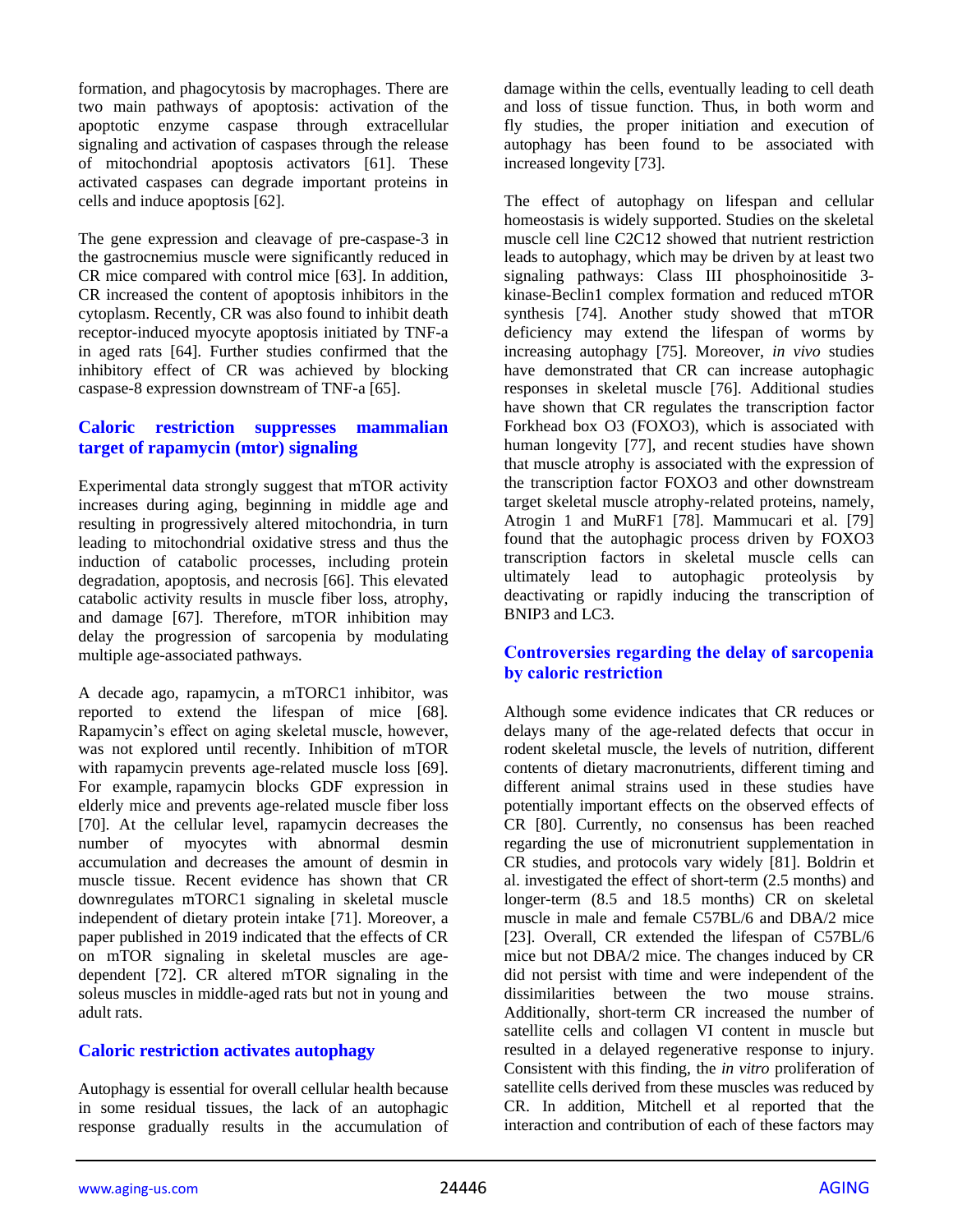impact the overall energetic balance of the organism, which determines the outcome of the intervention on health [82]. In contrast, in a study by Park et al., CR was found to promote muscle loss in aged mice [83]. Moreover, studies have shown that overweight and even obese elderly individuals live longer than normal-weight individuals. The survival times of overweight and obese individuals were longer than those of normal-weight individuals (2.3 years for men and 4.6 years for women) [84]. In addition, both men and women with overweight (BMI 25-30  $\text{kg/m}^2$ ) had the longest disability-free life span [85]. Hence, CR should be used with caution in elderly adults, as excessive CR promotes muscle loss and a low body mass index and increases the risk of disability and mortality in elderly individuals.

#### **CONCLUSIONS**

Sarcopenia is a prominent manifestation of human weakness and aging, presenting as the loss of skeletal muscle mass and strength with aging. Delaying aging while promoting healthy aging has historically been a challenge for humans. The protective effects of CR on sarcopenia are manifested as improved protein quality, maintenance of muscle strength, and enhanced muscle function, and these effects may be achieved via mitigation of cellular oxidative stress, promotion of mitochondrial function, alleviation of the inflammatory response, inhibition of apoptosis and activation of autophagy, and other mechanisms.

However, the relationships between CR and genetics, sex, animal strain, regimen duration and energy intake level are complex. From a translational therapeutic perspective, determining the proper timing and application method of CR to prevent sarcopenia in humans, especially in elderly adults, is challenging, as CR exacerbates weight loss in elderly individuals. Therefore, further study on CR and sarcopenia is highly important for the aging population.

#### **AUTHOR CONTRIBUTIONS**

WQX collected data and wrote this review. YSL and SL revised the draft. KT, PWH and YD supervised and helped to promote the quality of this review.

#### **CONFLICTS OF INTEREST**

The authors declare that they have no conflicts of interest.

#### **FUNDING**

This work was supported by the National Natural Science Foundation of China (No. 81874030 and 81871096), Innovation-Driven Project of Central South

university (No.2020CX045), Undergraduate Innovation Training Program of Central South University (No. XCX20190545, XCX20190606), the Key program of Health Commission of Hunan Province (20201902) and CMA·Young and Middle-aged Doctors Outstanding Development Program--Osteoporosis Specialized Scientific Research Fund Project (G-X-2019-1107-12).

#### **REFERENCES**

1. Cruz-Jentoft AJ, Bahat G, Bauer J, Boirie Y, Bruyère O, Cederholm T, Cooper C, Landi F, Rolland Y, Sayer AA, Schneider SM, Sieber CC, Topinkova E, et al, and Writing Group for the European Working Group on Sarcopenia in Older People 2 (EWGSOP2), and the Extended Group for EWGSOP2. Sarcopenia: revised European consensus on definition and diagnosis. Age Ageing. 2019; 48:16–31.

<https://doi.org/10.1093/ageing/afy169> PMI[D:30312372](https://pubmed.ncbi.nlm.nih.gov/30312372)

- 2. Cruz-Jentoft AJ, Sayer AA. Sarcopenia. Lancet. 2019; 393:2636–46. [https://doi.org/10.1016/S0140-6736\(19\)31138-9](https://doi.org/10.1016/S0140-6736(19)31138-9) PMI[D:31171417](https://pubmed.ncbi.nlm.nih.gov/31171417)
- 3. Lee SH, Min KJ. Caloric restriction and its mimetics. BMB Rep. 2013; 46:181–87. <https://doi.org/10.5483/bmbrep.2013.46.4.033> PMI[D:23615258](https://pubmed.ncbi.nlm.nih.gov/23615258)
- 4. Yang L, Licastro D, Cava E, Veronese N, Spelta F, Rizza W, Bertozzi B, Villareal DT, Hotamisligil GS, Holloszy JO, Fontana L. Long-term calorie restriction enhances cellular quality-control processes in human skeletal muscle. Cell Rep. 2016; 14:422–28. <https://doi.org/10.1016/j.celrep.2015.12.042> PMI[D:26774472](https://pubmed.ncbi.nlm.nih.gov/26774472)
- 5. Rogers MA, Evans WJ. Changes in skeletal muscle with aging: effects of exercise training. Exerc Sport Sci Rev. 1993; 21:65–102. PMI[D:8504850](https://pubmed.ncbi.nlm.nih.gov/8504850)
- 6. Reid KF, Pasha E, Doros G, Clark DJ, Patten C, Phillips EM, Frontera WR, Fielding RA. Longitudinal decline of lower extremity muscle power in healthy and mobilitylimited older adults: influence of muscle mass, strength, composition, neuromuscular activation and single fiber contractile properties. Eur J Appl Physiol. 2014; 114:29–39.

<https://doi.org/10.1007/s00421-013-2728-2> PMI[D:24122149](https://pubmed.ncbi.nlm.nih.gov/24122149)

7. Palus S, Springer JI, Doehner W, von Haehling S, Anker M, Anker SD, Springer J. Models of sarcopenia: short review. Int J Cardiol. 2017; 238:19–21. <https://doi.org/10.1016/j.ijcard.2017.03.152> PMI[D:28465116](https://pubmed.ncbi.nlm.nih.gov/28465116)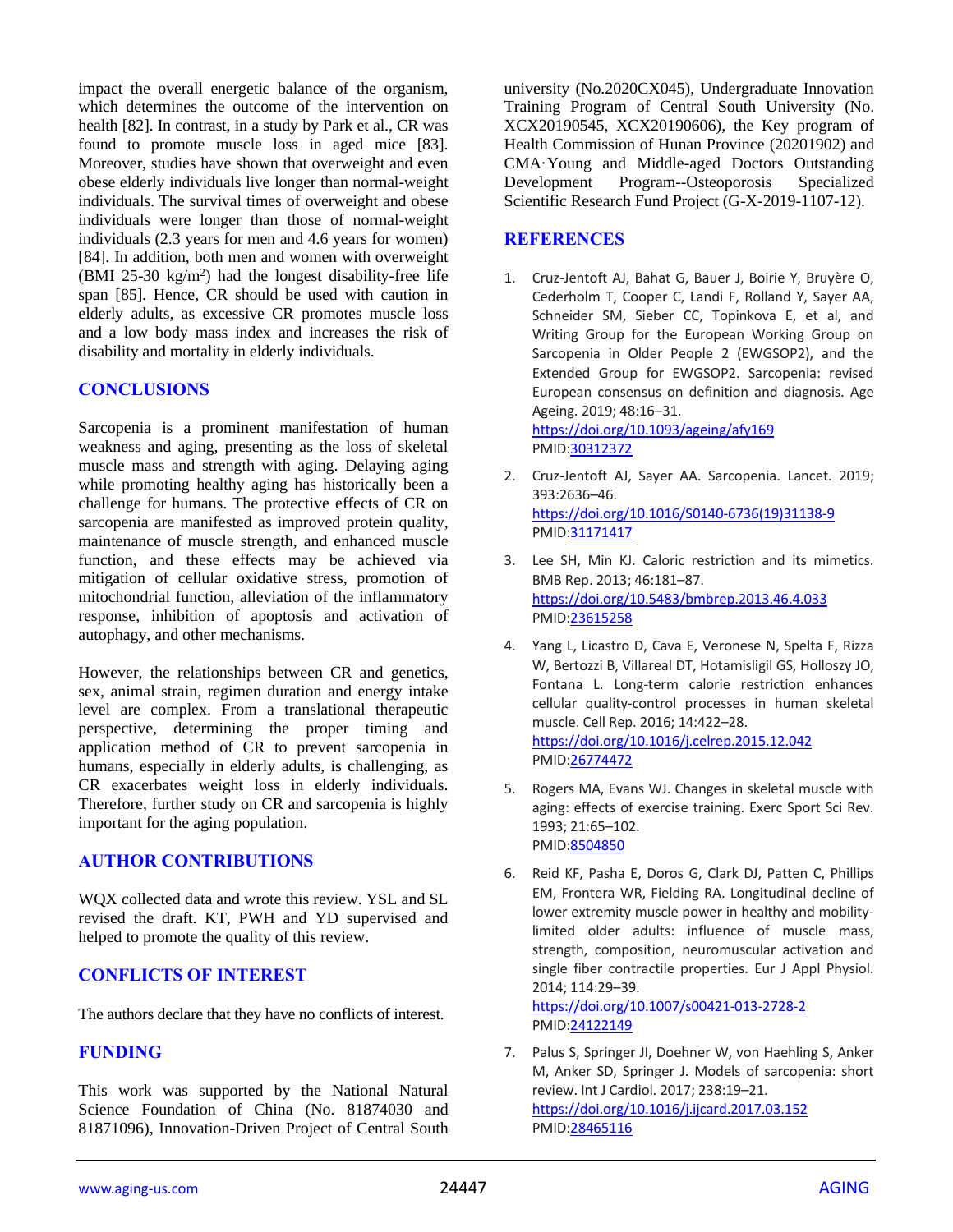- 8. Delmonico MJ, Harris TB, Lee JS, Visser M, Nevitt M, Kritchevsky SB, Tylavsky FA, Newman AB, and Health, Aging and Body Composition Study. Alternative definitions of sarcopenia, lower extremity performance, and functional impairment with aging in older men and women. J Am Geriatr Soc. 2007; 55:769–74. <https://doi.org/10.1111/j.1532-5415.2007.01140.x> PMID[:17493199](https://pubmed.ncbi.nlm.nih.gov/17493199)
- 9. Kalyani RR, Corriere M, Ferrucci L. Age-related and disease-related muscle loss: the effect of diabetes, obesity, and other diseases. Lancet Diabetes Endocrinol. 2014; 2:819–29. [https://doi.org/10.1016/S2213-8587\(14\)70034-8](https://doi.org/10.1016/S2213-8587(14)70034-8) PMID[:24731660](https://pubmed.ncbi.nlm.nih.gov/24731660)
- 10. McPhee JS, Cameron J, Maden-Wilkinson T, Piasecki M, Yap MH, Jones DA, Degens H. The contributions of fiber atrophy, fiber loss, *in situ* specific force, and voluntary activation to weakness in sarcopenia. J Gerontol A Biol Sci Med Sci. 2018; 73:1287–94. <https://doi.org/10.1093/gerona/gly040> PMID[:29529132](https://pubmed.ncbi.nlm.nih.gov/29529132)
- 11. Mohd Nawi SN, Khow KS, Lim WS, Yu SC. Screening tools for sarcopenia in community-dwellers: a scoping review. Ann Acad Med Singap. 2019; 48:201–16. PMID[:31495866](https://pubmed.ncbi.nlm.nih.gov/31495866)
- 12. Faulkner JA, Davis CS, Mendias CL, Brooks SV. The aging of elite male athletes: age-related changes in performance and skeletal muscle structure and function. Clin J Sport Med. 2008; 18:501–07. <https://doi.org/10.1097/JSM.0b013e3181845f1c> PMID[:19001883](https://pubmed.ncbi.nlm.nih.gov/19001883)
- 13. Cosgrove BD, Gilbert PM, Porpiglia E, Mourkioti F, Lee SP, Corbel SY, Llewellyn ME, Delp SL, Blau HM. Rejuvenation of the muscle stem cell population restores strength to injured aged muscles. Nat Med. 2014; 20:255–64.

<https://doi.org/10.1038/nm.3464> PMID[:24531378](https://pubmed.ncbi.nlm.nih.gov/24531378)

- 14. Spindler SR. Caloric restriction: from soup to nuts. Ageing Res Rev. 2010; 9:324–53. <https://doi.org/10.1016/j.arr.2009.10.003> PMID[:19853062](https://pubmed.ncbi.nlm.nih.gov/19853062)
- 15. Lin SJ, Defossez PA, Guarente L. Requirement of NAD and SIR2 for life-span extension by calorie restriction in Saccharomyces cerevisiae. Science. 2000; 289:2126–28. <https://doi.org/10.1126/science.289.5487.2126> PMID[:11000115](https://pubmed.ncbi.nlm.nih.gov/11000115)
- 16. Fontana L, Partridge L, Longo VD. Extending healthy life span—from yeast to humans. Science. 2010; 328:321–26. <https://doi.org/10.1126/science.1172539> PMID[:20395504](https://pubmed.ncbi.nlm.nih.gov/20395504)
- 17. Grandison RC, Piper MD, Partridge L. Amino-acid imbalance explains extension of lifespan by dietary restriction in Drosophila. Nature. 2009; 462:1061–64. <https://doi.org/10.1038/nature08619> PMI[D:19956092](https://pubmed.ncbi.nlm.nih.gov/19956092)
- 18. Pugh TD, Oberley TD, Weindruch R. Dietary intervention at middle age: caloric restriction but not dehydroepiandrosterone sulfate increases lifespan and lifetime cancer incidence in mice. Cancer Res. 1999; 59:1642–1648. PMI[D:10197641](https://pubmed.ncbi.nlm.nih.gov/10197641)
- 19. Rechavi O, Houri-Ze'evi L, Anava S, Goh WS, Kerk SY, Hannon GJ, Hobert O. Starvation-induced transgenerational inheritance of small RNAs in C. elegans. Cell. 2014; 158:277–87. <https://doi.org/10.1016/j.cell.2014.06.020> PMI[D:25018105](https://pubmed.ncbi.nlm.nih.gov/25018105)
- 20. Colman RJ, Anderson RM, Johnson SC, Kastman EK, Kosmatka KJ, Beasley TM, Allison DB, Cruzen C, Simmons HA, Kemnitz JW, Weindruch R. Caloric restriction delays disease onset and mortality in rhesus monkeys. Science. 2009; 325:201–04. <https://doi.org/10.1126/science.1173635> PMI[D:19590001](https://pubmed.ncbi.nlm.nih.gov/19590001)
- 21. Stål PS, Lindman R. Characterisation of human soft palate muscles with respect to fibre types, myosins and capillary supply. J Anat. 2000; 197:275–90. <https://doi.org/10.1046/j.1469-7580.2000.19720275.x> PMI[D:11005719](https://pubmed.ncbi.nlm.nih.gov/11005719)
- 22. Drummond MJ, Dreyer HC, Pennings B, Fry CS, Dhanani S, Dillon EL, Sheffield-Moore M, Volpi E, Rasmussen BB. Skeletal muscle protein anabolic response to resistance exercise and essential amino acids is delayed with aging. J Appl Physiol (1985). 2008; 104:1452–61. <https://doi.org/10.1152/japplphysiol.00021.2008> PMI[D:18323467](https://pubmed.ncbi.nlm.nih.gov/18323467)
- 23. Boldrin L, Ross JA, Whitmore C, Doreste B, Beaver C, Eddaoudi A, Pearce DJ, Morgan JE. The effect of calorie restriction on mouse skeletal muscle is sex, strain and time-dependent. Sci Rep. 2017; 7:5160. <https://doi.org/10.1038/s41598-017-04896-y> PMI[D:28698572](https://pubmed.ncbi.nlm.nih.gov/28698572)
- 24. Huang Y, Zhu X, Chen K, Lang H, Zhang Y, Hou P, Ran L, Zhou M, Zheng J, Yi L, Mi M, Zhang Q. Resveratrol prevents sarcopenic obesity by reversing mitochondrial dysfunction and oxidative stress via the PKA/LKB1/AMPK pathway. Aging (Albany NY). 2019; 11:2217–40.

<https://doi.org/10.18632/aging.101910> PMID[:30988232](https://pubmed.ncbi.nlm.nih.gov/30988232)

25. Tinsley GM, Paoli A. Time-restricted eating and agerelated muscle loss. Aging (Albany NY). 2019; 11:8741–42.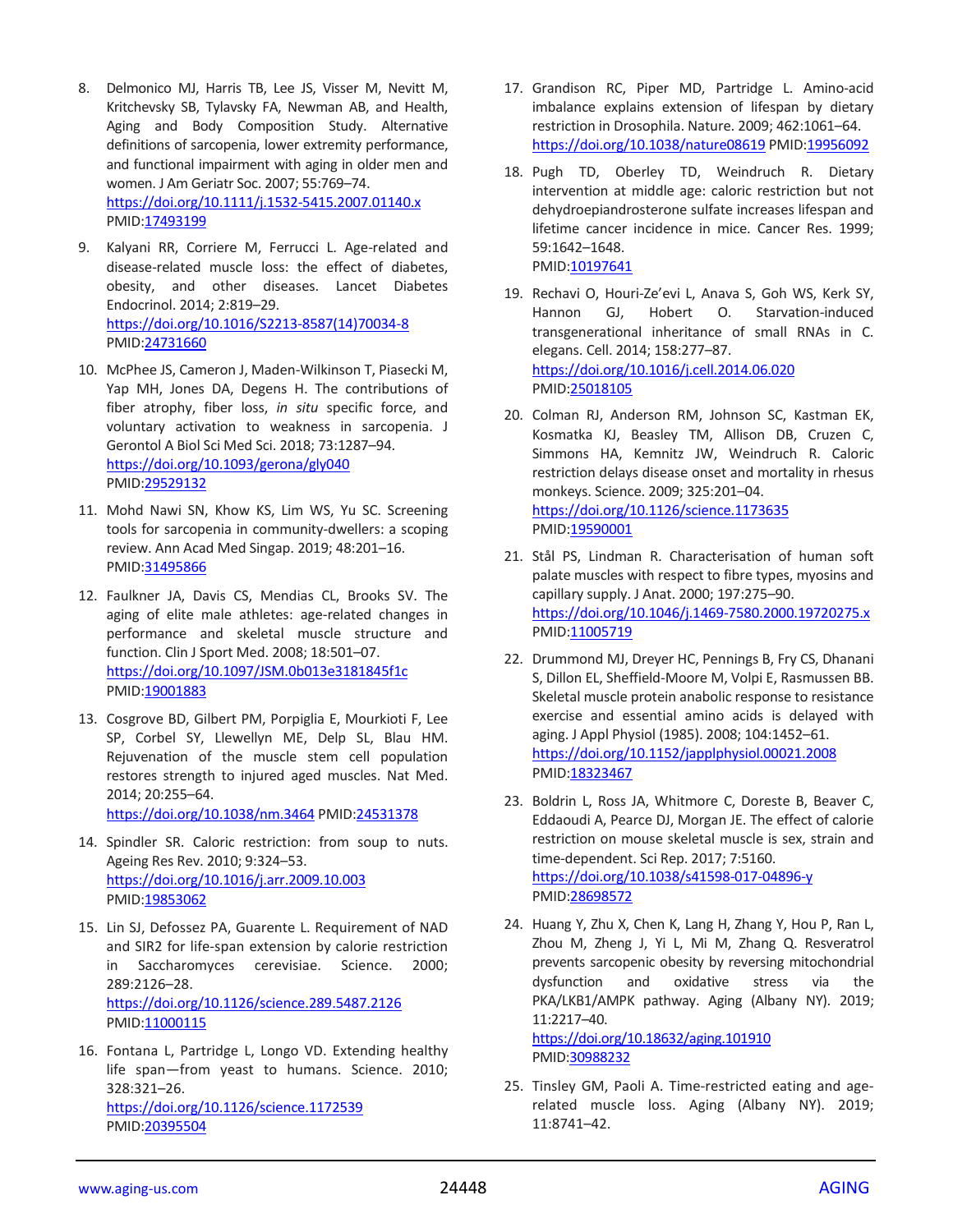<https://doi.org/10.18632/aging.102384> PMID[:31631066](https://pubmed.ncbi.nlm.nih.gov/31631066)

- 26. Aspnes LE, Lee CM, Weindruch R, Chung SS, Roecker EB, Aiken JM. Caloric restriction reduces fiber loss and mitochondrial abnormalities in aged rat muscle. FASEB J. 1997; 11:573–81. <https://doi.org/10.1096/fasebj.11.7.9212081> PMID[:9212081](https://pubmed.ncbi.nlm.nih.gov/9212081)
- 27. Rhoads TW, Clark JP, Gustafson GE, Miller KN, Conklin MW, DeMuth TM, Berres ME, Eliceiri KW, Vaughan LK, Lary CW, Beasley TM, Colman RJ, Anderson RM. Molecular and functional networks linked to sarcopenia prevention by caloric restriction in rhesus monkeys. Cell Syst. 2020; 10:156–68.e5. <https://doi.org/10.1016/j.cels.2019.12.002> PMID[:31982367](https://pubmed.ncbi.nlm.nih.gov/31982367)
- 28. Ross SA, Ryan DS, Dominguez S, Nigam N, Wakeling JM. Size, history-dependent, activation and threedimensional effects on the work and power produced during cyclic muscle contractions. Integr Comp Biol. 2018; 58:232–50. <https://doi.org/10.1093/icb/icy021> PMI[D:29726964](https://pubmed.ncbi.nlm.nih.gov/29726964)
- 29. Zurlo F, Larson K, Bogardus C, Ravussin E. Skeletal muscle metabolism is a major determinant of resting energy expenditure. J Clin Invest. 1990; 86:1423–27. <https://doi.org/10.1172/JCI114857> PMID[:2243122](https://pubmed.ncbi.nlm.nih.gov/2243122)
- 30. Altun M, Edström E, Spooner E, Flores-Moralez A, Bergman E, Tollet-Egnell P, Norstedt G, Kessler BM, Ulfhake B. Iron load and redox stress in skeletal muscle of aged rats. Muscle Nerve. 2007; 36:223–33. <https://doi.org/10.1002/mus.20808> PMID[:17503500](https://pubmed.ncbi.nlm.nih.gov/17503500)
- 31. Weir HJ, Yao P, Huynh FK, Escoubas CC, Goncalves RL, Burkewitz K, Laboy R, Hirschey MD, Mair WB. Dietary restriction and AMPK increase lifespan via mitochondrial network and peroxisome remodeling. Cell Metab. 2017; 26:884–96.e5. <https://doi.org/10.1016/j.cmet.2017.09.024> PMID[:29107506](https://pubmed.ncbi.nlm.nih.gov/29107506)
- 32. Almundarij TI, Gavini CK, Novak CM. Suppressed sympathetic outflow to skeletal muscle, muscle thermogenesis, and activity energy expenditure with calorie restriction. Physiol Rep. 2017; 5:e13171. <https://doi.org/10.14814/phy2.13171> PMI[D:28242830](https://pubmed.ncbi.nlm.nih.gov/28242830)
- 33. Sousa-Victor P, García-Prat L, Serrano AL, Perdiguero E, Muñoz-Cánoves P. Muscle stem cell aging: regulation and rejuvenation. Trends Endocrinol Metab. 2015; 26:287–96. <https://doi.org/10.1016/j.tem.2015.03.006> PMID[:25869211](https://pubmed.ncbi.nlm.nih.gov/25869211)
- 34. Carosio S, Berardinelli MG, Aucello M, Musarò A. Impact of ageing on muscle cell regeneration. Ageing Res Rev. 2011; 10:35–42.

<https://doi.org/10.1016/j.arr.2009.08.001> PMI[D:19683075](https://pubmed.ncbi.nlm.nih.gov/19683075)

35. Blau HM, Cosgrove BD, Ho AT. The central role of muscle stem cells in regenerative failure with aging. Nat Med. 2015; 21:854–62. <https://doi.org/10.1038/nm.3918> PMI[D:26248268](https://pubmed.ncbi.nlm.nih.gov/26248268)

36. Sato S, Solanas G, Peixoto FO, Bee L, Symeonidi A, Schmidt MS, Brenner C, Masri S, Benitah SA, Sassone-Corsi P. Circadian reprogramming in the liver identifies metabolic pathways of aging. Cell. 2017; 170:664– 77.e11. <https://doi.org/10.1016/j.cell.2017.07.042>

- PMI[D:28802039](https://pubmed.ncbi.nlm.nih.gov/28802039)
- 37. Conboy IM, Conboy MJ, Wagers AJ, Girma ER, Weissman IL, Rando TA. Rejuvenation of aged progenitor cells by exposure to a young systemic environment. Nature. 2005; 433:760–64. <https://doi.org/10.1038/nature03260> PMI[D:15716955](https://pubmed.ncbi.nlm.nih.gov/15716955)
- 38. Cerletti M, Jang YC, Finley LW, Haigis MC, Wagers AJ. Short-term calorie restriction enhances skeletal muscle stem cell function. Cell Stem Cell. 2012; 10:515–19. <https://doi.org/10.1016/j.stem.2012.04.002> PMI[D:22560075](https://pubmed.ncbi.nlm.nih.gov/22560075)
- 39. Speakman JR, Mitchell SE. Caloric restriction. Mol Aspects Med. 2011; 32:159–221. <https://doi.org/10.1016/j.mam.2011.07.001> PMI[D:21840335](https://pubmed.ncbi.nlm.nih.gov/21840335)
- 40. Fontana L, Partridge L. Promoting health and longevity through diet: from model organisms to humans. Cell. 2015; 161:106–18. <https://doi.org/10.1016/j.cell.2015.02.020> PMI[D:25815989](https://pubmed.ncbi.nlm.nih.gov/25815989)
- 41. López-Lluch G, Navas P. Calorie restriction as an intervention in ageing. J Physiol. 2016; 594:2043–60. <https://doi.org/10.1113/JP270543> PMID[:26607973](https://pubmed.ncbi.nlm.nih.gov/26607973)
- 42. Kwon J, Han E, Bui CB, Shin W, Lee J, Lee S, Choi YB, Lee AH, Lee KH, Park C, Obin MS, Park SK, Seo YJ, et al. Assurance of mitochondrial integrity and mammalian longevity by the p62-Keap1-Nrf2-Nqo1 cascade. EMBO Rep. 2012; 13:150–56. <https://doi.org/10.1038/embor.2011.246> PMI[D:22222206](https://pubmed.ncbi.nlm.nih.gov/22222206)
- 43. Chung HY, Sung B, Jung KJ, Zou Y, Yu BP. The molecular inflammatory process in aging. Antioxid Redox Signal. 2006; 8:572–81. <https://doi.org/10.1089/ars.2006.8.572> PMI[D:16677101](https://pubmed.ncbi.nlm.nih.gov/16677101)
- 44. Hiona A, Leeuwenburgh C. The role of mitochondrial DNA mutations in aging and sarcopenia: implications for the mitochondrial vicious cycle theory of aging. Exp Gerontol. 2008; 43:24–33.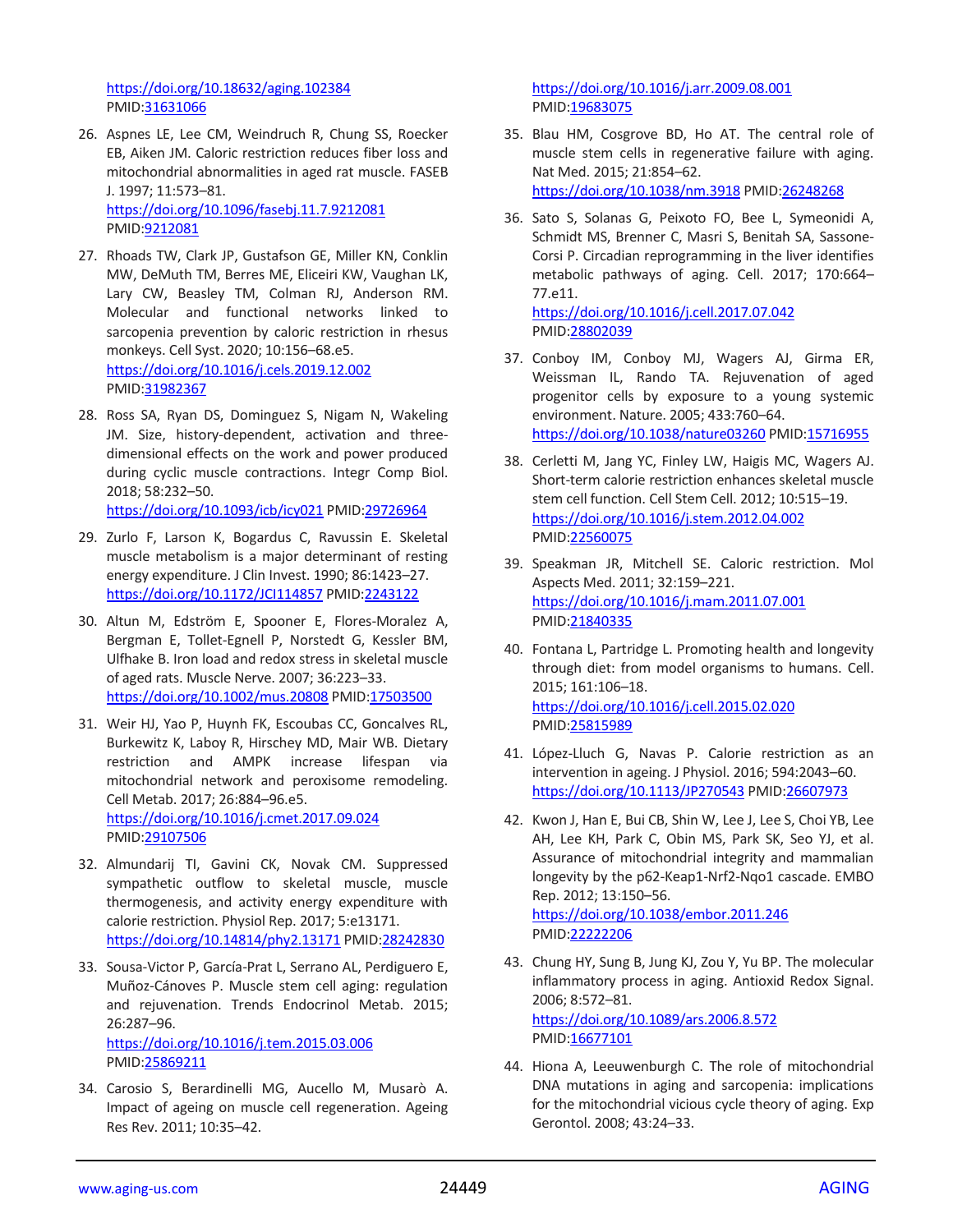<https://doi.org/10.1016/j.exger.2007.10.001> PMID[:17997255](https://pubmed.ncbi.nlm.nih.gov/17997255)

- 45. Short KR, Bigelow ML, Kahl J, Singh R, Coenen-Schimke J, Raghavakaimal S, Nair KS. Decline in skeletal muscle mitochondrial function with aging in humans. Proc Natl Acad Sci USA. 2005; 102:5618–23. <https://doi.org/10.1073/pnas.0501559102> PMID[:15800038](https://pubmed.ncbi.nlm.nih.gov/15800038)
- 46. Bevilacqua L, Ramsey JJ, Hagopian K, Weindruch R, Harper ME. Effects of short- and medium-term calorie restriction on muscle mitochondrial proton leak and reactive oxygen species production. Am J Physiol Endocrinol Metab. 2004; 286:E852–61. <https://doi.org/10.1152/ajpendo.00367.2003> PMID[:14736705](https://pubmed.ncbi.nlm.nih.gov/14736705)
- 47. Wanagat J, Cao Z, Pathare P, Aiken JM. Mitochondrial DNA deletion mutations colocalize with segmental electron transport system abnormalities, muscle fiber atrophy, fiber splitting, and oxidative damage in sarcopenia. FASEB J. 2001; 15:322–32. <https://doi.org/10.1096/fj.00-0320com> PMID[:11156948](https://pubmed.ncbi.nlm.nih.gov/11156948)
- 48. Bua E, McKiernan SH, Aiken JM. Calorie restriction limits the generation but not the progression of mitochondrial abnormalities in aging skeletal muscle. FASEB J. 2004; 18:582–84. <https://doi.org/10.1096/fj.03-0668fje> PMID[:14734641](https://pubmed.ncbi.nlm.nih.gov/14734641)
- 49. Lass A, Sohal BH, Weindruch R, Forster MJ, Sohal RS. Caloric restriction prevents age-associated accrual of oxidative damage to mouse skeletal muscle mitochondria. Free Radic Biol Med. 1998; 25:1089–97. [https://doi.org/10.1016/s0891-5849\(98\)00144-0](https://doi.org/10.1016/s0891-5849(98)00144-0) PMID[:9870563](https://pubmed.ncbi.nlm.nih.gov/9870563)
- 50. Drew B, Phaneuf S, Dirks A, Selman C, Gredilla R, Lezza A, Barja G, Leeuwenburgh C. Effects of aging and caloric restriction on mitochondrial energy production in gastrocnemius muscle and heart. Am J Physiol Regul Integr Comp Physiol. 2003; 284:R474–80. <https://doi.org/10.1152/ajpregu.00455.2002> PMID[:12388443](https://pubmed.ncbi.nlm.nih.gov/12388443)
- 51. Civitarese AE, Carling S, Heilbronn LK, Hulver MH, Ukropcova B, Deutsch WA, Smith SR, Ravussin E, and CALERIE Pennington Team. Calorie restriction increases muscle mitochondrial biogenesis in healthy humans. PLoS Med. 2007; 4:e76. <https://doi.org/10.1371/journal.pmed.0040076> PMID[:17341128](https://pubmed.ncbi.nlm.nih.gov/17341128)
- 52. Park CY, Chung J, Koo KO, Kim MS, Han SN. Hepatic iron storage is related to body adiposity and hepatic inflammation. Nutr Metab (Lond). 2017; 14:14. <https://doi.org/10.1186/s12986-017-0169-3> PMID[:28228829](https://pubmed.ncbi.nlm.nih.gov/28228829)
- 53. Jung SH, DeRuisseau LR, Kavazis AN, DeRuisseau KC. Plantaris muscle of aged rats demonstrates iron accumulation and altered expression of iron regulation proteins. Exp Physiol. 2008; 93:407–14. <https://doi.org/10.1113/expphysiol.2007.039453> PMI[D:17981932](https://pubmed.ncbi.nlm.nih.gov/17981932)
- 54. Seo AY, Xu J, Servais S, Hofer T, Marzetti E, Wohlgemuth SE, Knutson MD, Chung HY, Leeuwenburgh C. Mitochondrial iron accumulation with age and functional consequences. Aging Cell. 2008; 7:706–16. <https://doi.org/10.1111/j.1474-9726.2008.00418.x> PMI[D:18843794](https://pubmed.ncbi.nlm.nih.gov/18843794)
- 55. Bian K, Gao Z, Weisbrodt N, Murad F. The nature of heme/iron-induced protein tyrosine nitration. Proc Natl Acad Sci USA. 2003; 100:5712–17. <https://doi.org/10.1073/pnas.0931291100> PMI[D:12709594](https://pubmed.ncbi.nlm.nih.gov/12709594)
- 56. Hofer T, Marzetti E, Xu J, Seo AY, Gulec S, Knutson MD, Leeuwenburgh C, Dupont-Versteegden EE. Increased iron content and RNA oxidative damage in skeletal muscle with aging and disuse atrophy. Exp Gerontol. 2008; 43:563–70. <https://doi.org/10.1016/j.exger.2008.02.007> PMI[D:18395385](https://pubmed.ncbi.nlm.nih.gov/18395385)
- 57. Tsujimoto Y, Shimizu S. Role of the mitochondrial membrane permeability transition in cell death. Apoptosis. 2007; 12:835–40. <https://doi.org/10.1007/s10495-006-0525-7> PMI[D:17136322](https://pubmed.ncbi.nlm.nih.gov/17136322)
- 58. Cook CI, Yu BP. Iron accumulation in aging: modulation by dietary restriction. Mech Ageing Dev. 1998; 102:1–13. [https://doi.org/10.1016/s0047-6374\(98\)00005-0](https://doi.org/10.1016/s0047-6374(98)00005-0) PMI[D:9663787](https://pubmed.ncbi.nlm.nih.gov/9663787)
- 59. Xu J, Knutson MD, Carter CS, Leeuwenburgh C. Iron accumulation with age, oxidative stress and functional decline. PLoS One. 2008; 3:e2865. <https://doi.org/10.1371/journal.pone.0002865> PMI[D:18682742](https://pubmed.ncbi.nlm.nih.gov/18682742)
- 60. Marzetti E, Lawler JM, Hiona A, Manini T, Seo AY, Leeuwenburgh C. Modulation of age-induced apoptotic signaling and cellular remodeling by exercise and calorie restriction in skeletal muscle. Free Radic Biol Med. 2008; 44:160–68. <https://doi.org/10.1016/j.freeradbiomed.2007.05.028> PMI[D:18191752](https://pubmed.ncbi.nlm.nih.gov/18191752)
- 61. Danial NN, Korsmeyer SJ. Cell death: critical control points. Cell. 2004; 116:205–19. [https://doi.org/10.1016/s0092-8674\(04\)00046-7](https://doi.org/10.1016/s0092-8674(04)00046-7) PMI[D:14744432](https://pubmed.ncbi.nlm.nih.gov/14744432)
- 62. van Gurp M, Festjens N, van Loo G, Saelens X, Vandenabeele P. Mitochondrial intermembrane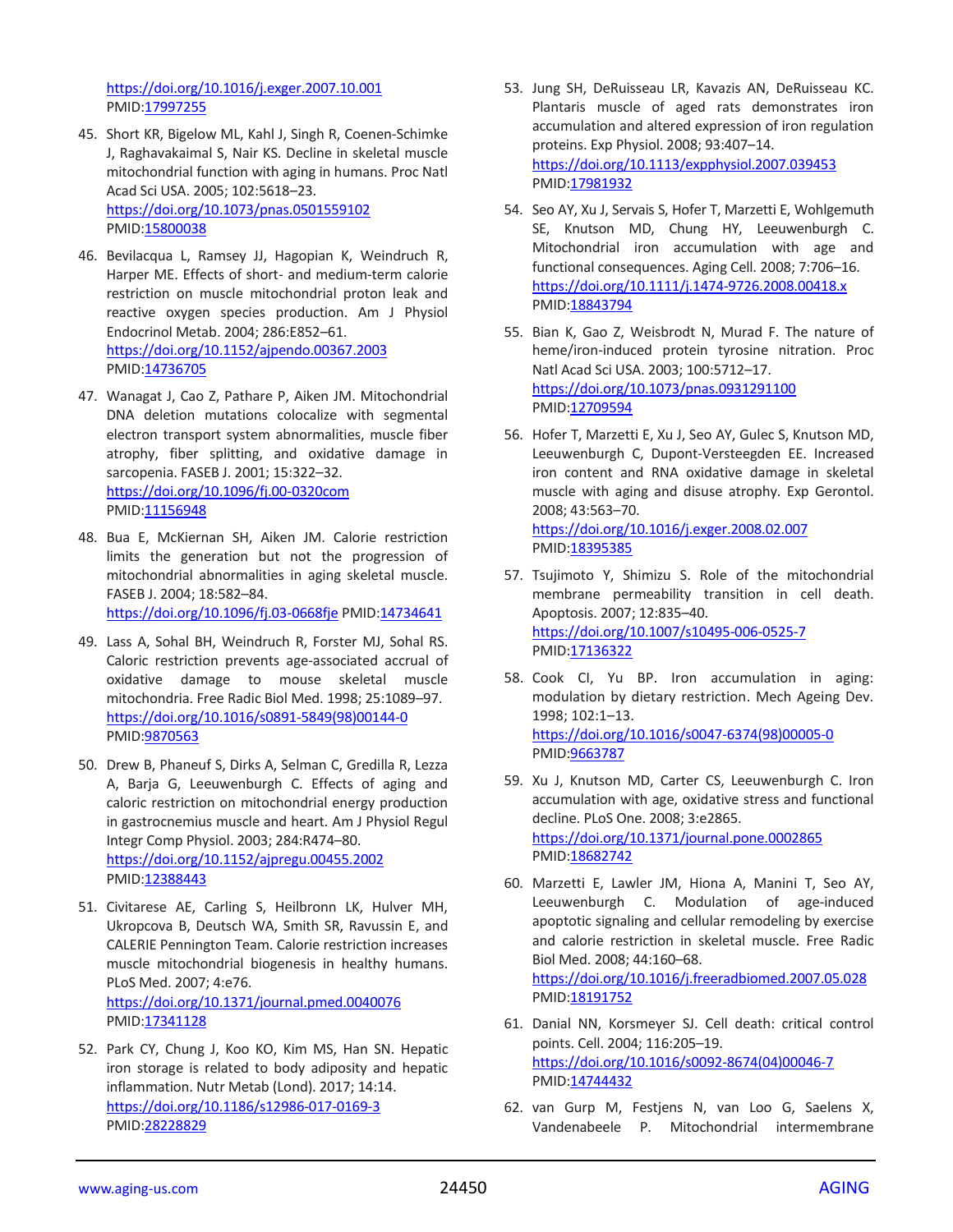proteins in cell death. Biochem Biophys Res Commun. 2003; 304:487–97.

[https://doi.org/10.1016/s0006-291x\(03\)00621-1](https://doi.org/10.1016/s0006-291x(03)00621-1) PMID[:12729583](https://pubmed.ncbi.nlm.nih.gov/12729583)

- 63. Dirks AJ, Leeuwenburgh C. Aging and lifelong calorie restriction result in adaptations of skeletal muscle apoptosis repressor, apoptosis-inducing factor, xlinked inhibitor of apoptosis, caspase-3, and caspase-12. Free Radic Biol Med. 2004; 36:27–39. <https://doi.org/10.1016/j.freeradbiomed.2003.10.003> PMID[:14732288](https://pubmed.ncbi.nlm.nih.gov/14732288)
- 64. Marzetti E, Carter CS, Wohlgemuth SE, Lees HA, Giovannini S, Anderson B, Quinn LS, Leeuwenburgh C. Changes in IL-15 expression and death-receptor apoptotic signaling in rat gastrocnemius muscle with aging and life-long calorie restriction. Mech Ageing Dev. 2009; 130:272–80. <https://doi.org/10.1016/j.mad.2008.12.008> PMID[:19396981](https://pubmed.ncbi.nlm.nih.gov/19396981)
- 65. Kiffin R, Bandyopadhyay U, Cuervo AM. Oxidative stress and autophagy. Antioxid Redox Signal. 2006; 8:152–62. <https://doi.org/10.1089/ars.2006.8.152> PMID[:16487049](https://pubmed.ncbi.nlm.nih.gov/16487049)
- 66. Tang H, Shrager JB, Goldman D. Rapamycin protects aging muscle. Aging (Albany NY). 2019; 11:5868–70. <https://doi.org/10.18632/aging.102176> PMID[:31454792](https://pubmed.ncbi.nlm.nih.gov/31454792)
- 67. Joseph GA, Wang SX, Jacobs CE, Zhou W, Kimble GC, Tse HW, Eash JK, Shavlakadze T, Glass DJ. Partial inhibition of mTORC1 in aged rats counteracts the decline in muscle mass and reverses molecular signaling associated with sarcopenia. Mol Cell Biol. 2019; 39:e00141–19. <https://doi.org/10.1128/MCB.00141-19> PMID[:31308131](https://pubmed.ncbi.nlm.nih.gov/31308131)
- 68. Harrison DE, Strong R, Sharp ZD, Nelson JF, Astle CM, Flurkey K, Nadon NL, Wilkinson JE, Frenkel K, Carter CS, Pahor M, Javors MA, Fernandez E, Miller RA. Rapamycin fed late in life extends lifespan in genetically heterogeneous mice. Nature. 2009; 460:392–95.

<https://doi.org/10.1038/nature08221> PMID[:19587680](https://pubmed.ncbi.nlm.nih.gov/19587680)

- 69. Tang H, Inoki K, Brooks SV, Okazawa H, Lee M, Wang J, Kim M, Kennedy CL, Macpherson PC, Ji X, Van Roekel S, Fraga DA, Wang K, et al. mTORC1 underlies age-related muscle fiber damage and loss by inducing oxidative stress and catabolism. Aging Cell. 2019; 18:e12943. <https://doi.org/10.1111/acel.12943> PMID[:30924297](https://pubmed.ncbi.nlm.nih.gov/30924297)
- 70. Ramos FJ, Chen SC, Garelick MG, Dai DF, Liao CY, Schreiber KH, MacKay VL, An EH, Strong R, Ladiges WC,

Rabinovitch PS, Kaeberlein M, Kennedy BK. Rapamycin reverses elevated mTORC1 signaling in lamin a/cdeficient mice, rescues cardiac and skeletal muscle function, and extends survival. Sci Transl Med. 2012; 4:144ra103.

<https://doi.org/10.1126/scitranslmed.3003802> PMI[D:22837538](https://pubmed.ncbi.nlm.nih.gov/22837538)

71. Margolis LM, Rivas DA, Berrone M, Ezzyat Y, Young AJ, McClung JP, Fielding RA, Pasiakos SM. Prolonged calorie restriction downregulates skeletal muscle mTORC1 signaling independent of dietary protein intake and associated microRNA expression. Front Physiol. 2016; 7:445.

<https://doi.org/10.3389/fphys.2016.00445> PMI[D:27761114](https://pubmed.ncbi.nlm.nih.gov/27761114)

- 72. Chen CN, Liao YH, Tsai SC, Thompson LV. Agedependent effects of caloric restriction on mTOR and ubiquitin-proteasome pathways in skeletal muscles. Geroscience. 2019; 41:871–80. <https://doi.org/10.1007/s11357-019-00109-8> PMI[D:31676964](https://pubmed.ncbi.nlm.nih.gov/31676964)
- 73. Meléndez A, Tallóczy Z, Seaman M, Eskelinen EL, Hall DH, Levine B. Autophagy genes are essential for dauer development and life-span extension in C. elegans. Science. 2003; 301:1387–91. <https://doi.org/10.1126/science.1087782> PMI[D:12958363](https://pubmed.ncbi.nlm.nih.gov/12958363)
- 74. Tassa A, Roux MP, Attaix D, Bechet DM. Class III phosphoinositide 3-kinase—Beclin1 complex mediates the amino acid-dependent regulation of autophagy in C2C12 myotubes. Biochem J. 2003; 376:577–86. <https://doi.org/10.1042/BJ20030826> PMI[D:12967324](https://pubmed.ncbi.nlm.nih.gov/12967324)
- 75. Vellai T, Takacs-Vellai K, Zhang Y, Kovacs AL, Orosz L, Müller F. Genetics: influence of TOR kinase on lifespan in C. elegans. Nature. 2003; 426:620. <https://doi.org/10.1038/426620a> PMID[:14668850](https://pubmed.ncbi.nlm.nih.gov/14668850)
- 76. Mizushima N, Yamamoto A, Matsui M, Yoshimori T, Ohsumi Y. *In vivo* analysis of autophagy in response to nutrient starvation using transgenic mice expressing a fluorescent autophagosome marker. Mol Biol Cell. 2004; 15:1101–11.

<https://doi.org/10.1091/mbc.e03-09-0704> PMI[D:14699058](https://pubmed.ncbi.nlm.nih.gov/14699058)

- 77. Willcox BJ, Donlon TA, He Q, Chen R, Grove JS, Yano K, Masaki KH, Willcox DC, Rodriguez B, Curb JD. FOXO3A genotype is strongly associated with human longevity. Proc Natl Acad Sci USA. 2008; 105:13987–92. <https://doi.org/10.1073/pnas.0801030105> PMI[D:18765803](https://pubmed.ncbi.nlm.nih.gov/18765803)
- 78. Sandri M, Lin J, Handschin C, Yang W, Arany ZP, Lecker SH, Goldberg AL, Spiegelman BM. PGC-1alpha protects